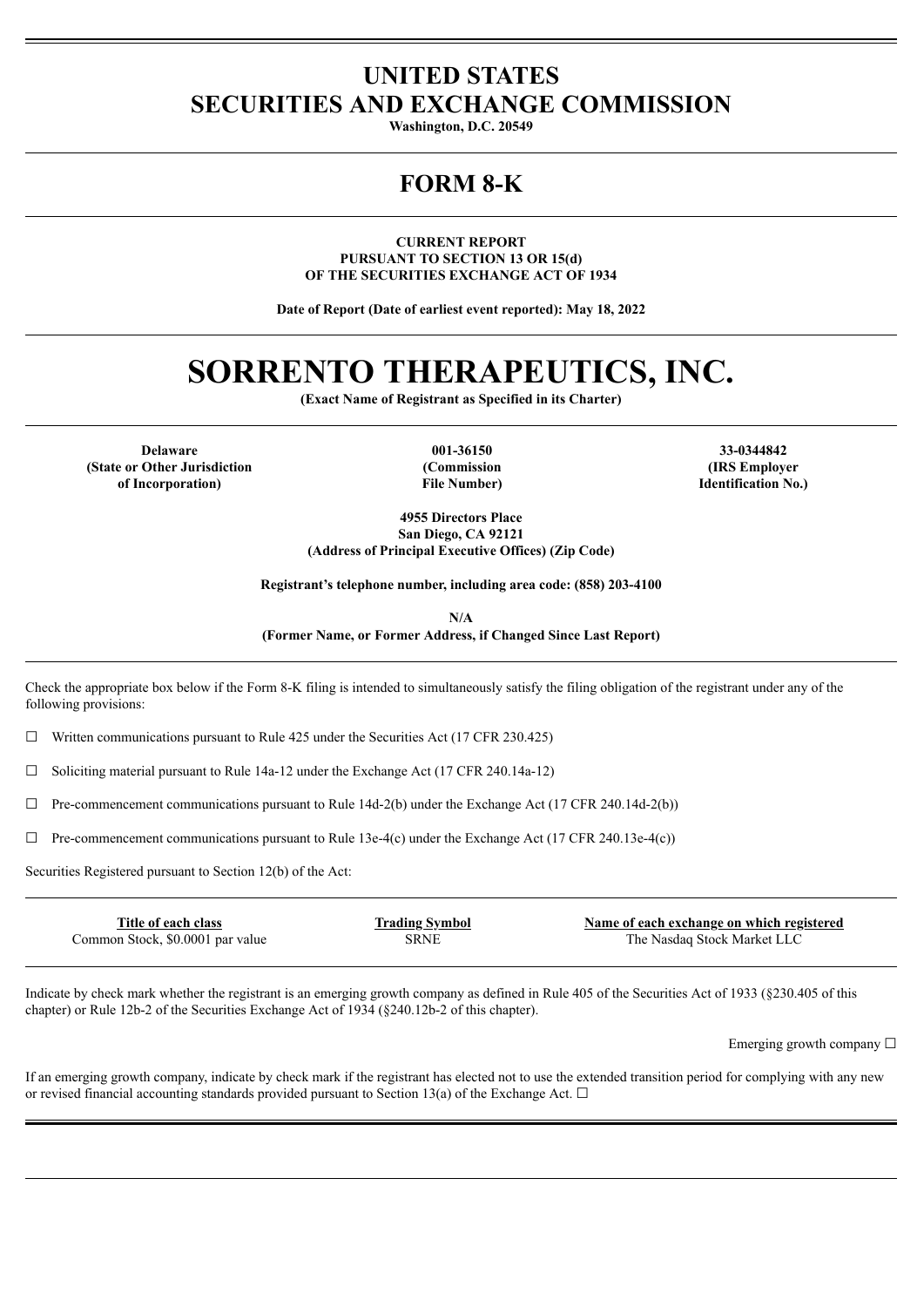## Item 5.02. Departure of Directors or Certain Officers: Election of Directors: Appointment of Certain Officers: Compensatory Arrangements of **Certain Officers.**

Effective May 18, 2022, the Board of Directors (the "Board") of Sorrento Therapeutics, Inc. (the "Company") appointed Tammy Reilly as a director of the Company.

Ms. Reilly, age 60, is currently the managing partner of TRDx, LLC, an independent life sciences advisory company that she founded in March 2008 to advise life science companies on life cycle management and business development solutions. Prior to founding TRDx, LLC, from November 2009 to January 2018, Ms. Reilly served as a founder and Managing Partner of Real Life Products, LLC, a consumer merchandising and manufacturing company that launched and sold patented products via e-commerce and major retail chains, including Walmart, Home Depot and Amazon. From October 2004 to March 2008, she served as Chief Commercial Officer of XDx, Inc., which is now known as CareDx, Inc. (Nasdaq: CDNA). Prior to that, Ms. Reilly served in various roles at Roche Laboratories for over 14 years, including sales and marketing leadership positions and most recently in 2004 as Executive Vice President for Oncology and Dermatology, managing a business with over \$1 billion in revenue. In 2000, Ms. Reilly was named Healthcare Businesswomen Association Rising Star. Ms. Reilly received a B.S. degree in Special Education from the University of Delaware in 1985 and a MBA from the University of Delaware in 1988.

In connection with her appointment to the Board, on the effective date of her appointment to the Board, Ms. Reilly will be granted an option to purchase 100,000 shares of the Company's common stock that will vest on a monthly basis over 12 months. The option will have an exercise price equal to the closing price of the Company's common stock on the date of grant. As a non-employee director, Ms. Reilly will also be entitled to receive the Company's standard cash retainers for membership on the Board and any committees of the Board on which she serves, as set forth in the Company's Outside Director Compensation Policy, which was filed as Exhibit 10.2 to the Company's Quarterly Report on Form 10-Q for the quarter ended March 31, 2022, filed with the Securities and Exchange Commission on May 5, 2022.

The Company will also enter into an indemnification agreement with Ms. Reilly in the same form as its standard form of indemnity agreement with its other directors.

There are no family relationships between Mr. Reilly and any director or executive officer of the Company, and she was not selected by the Board to serve as a director pursuant to any arrangement or understanding with any person.

On May 18, 2022, the Company issued a press release announcing the appointment of Ms. Reilly to the Board. A copy of the press release is filed herewith as Exhibit 99.1.

Effective May 18, 2022, Elizabeth A. Czerepak resigned as a member of the Board. Ms. Czerepak's resignation from the Board is not the result of any dispute or disagreement with the Company on any matter relating to its operations, policies or practices. As disclosed in the Company's Current Report on Form 8-K filed with the Securities and Exchange Commission on April 28, 2022, Ms. Czerepak became the Company's Executive Vice President and Chief Financial Officer effective May 18, 2022.

# **Item 9.01. Financial Statements and Exhibits.**

(d) Exhibits.

[99.1](#page-3-0) Press [release](#page-3-0) dated May 18, 2022.

104 Cover Page Interactive Data File, formatted in Inline Extensible Business Reporting Language (iXBRL).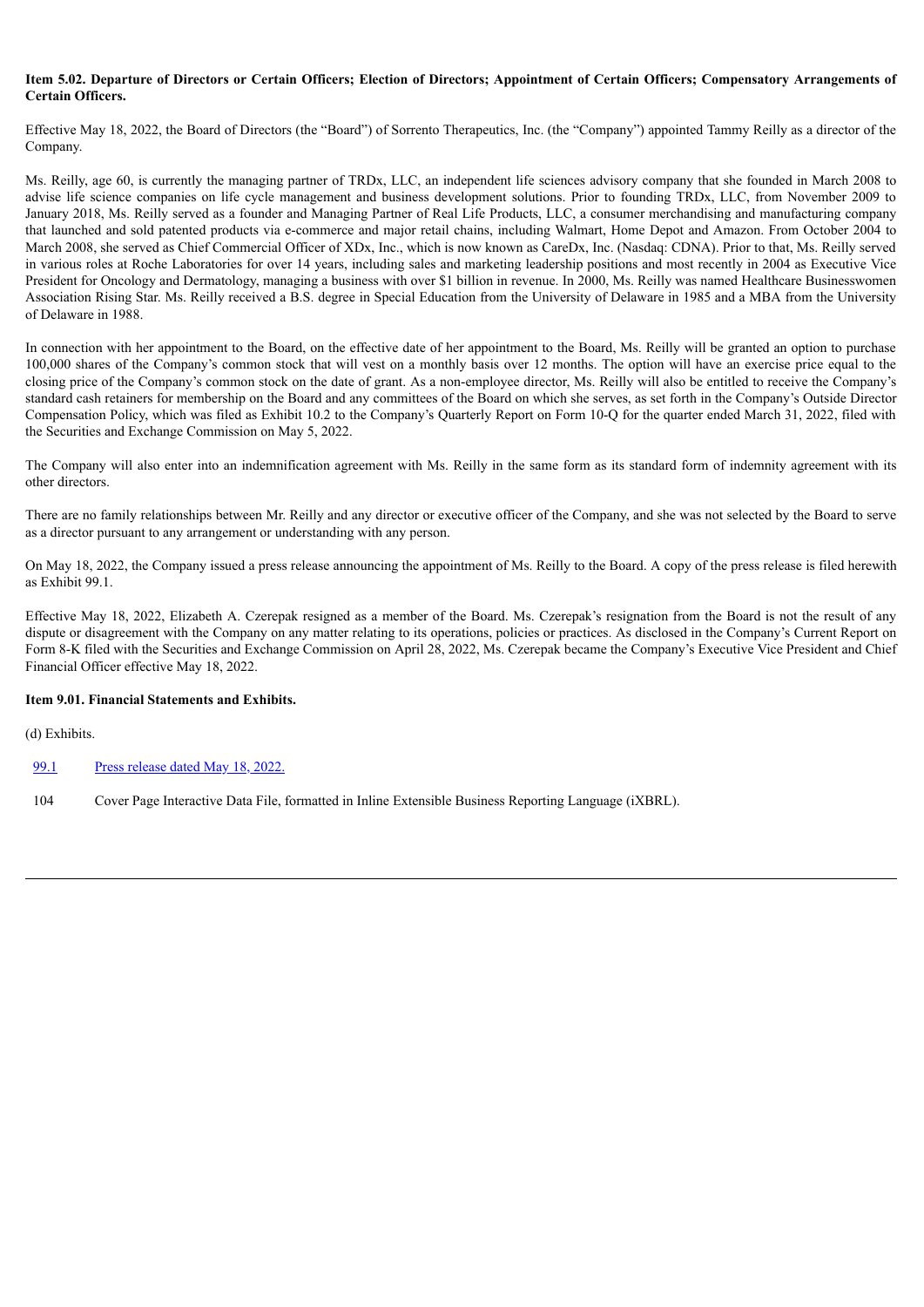## **SIGNATURES**

Pursuant to the requirements of the Securities Exchange Act of 1934, the registrant has duly caused this report to be signed on its behalf by the undersigned hereunto duly authorized.

# **SORRENTO THERAPEUTICS, INC.**

Date: May 18, 2022 By: /s/ Henry Ji, Ph.D.

Name: Henry Ji, Ph.D. Title: Chairman of the Board, President and Chief Executive Officer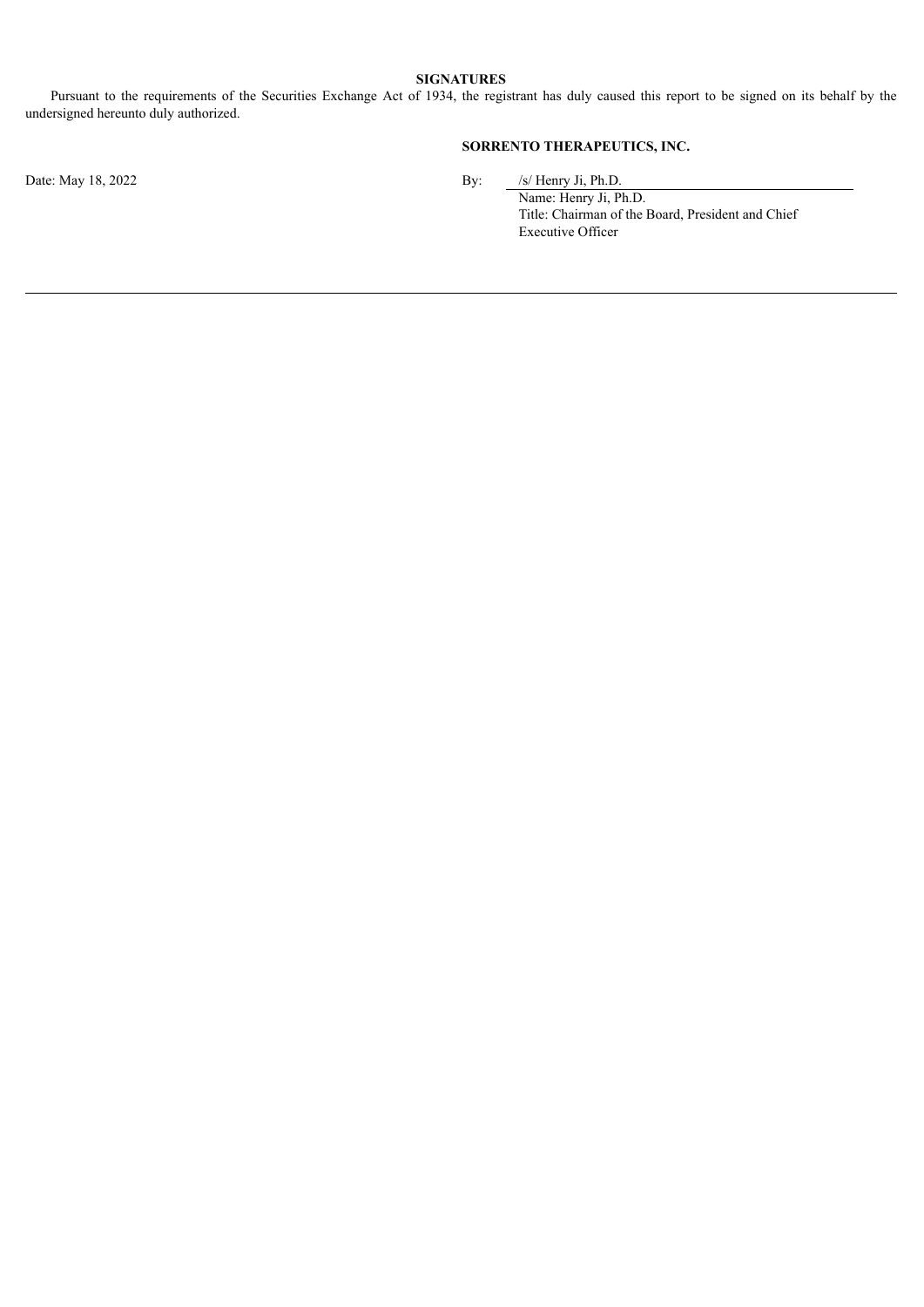

FOR IMMEDIATE RELEASE

**May 18, 2022**

# <span id="page-3-0"></span>Sorrento Therapeutics, Inc. Appoints Former Roche Executive Tammy Reilly to the Board of Directors

San Diego, California. May 18, 2022 / Globe Newswire / --Sorrento Therapeutics, Inc. (Nasdaq: SRNE, "Sorrento"), a commercial and clinical-stage biopharmaceutical company dedicated to developing and commercializing targeted therapies and diagnostics, announced today the appointment of former Roche Laboratories executive, Tammy Reilly, to Sorrento's board of directors. Ms. Reilly brings more than 30 years of life science, big pharma and operating leadership experience within healthcare therapeutics, consumer merchandising and healthcare diagnostic companies to Sorrento.

"Sorrento continues to strengthen its already experienced board of directors," said Henry Ji, Ph.D., Chairman and Chief Executive Officer of Sorrento. "We are excited to welcome Tammy who is a proven executive and entrepreneur. Tammy brings deep business and operating experience in innovative therapeutics, consumer merchandising and diagnostics, which will complement the existing capabilities of our board in several key areas. With the pivotal progress we have made with our late-stage clinical programs and the diagnostics commercialization underway worldwide, this is an important time for Sorrento and we look forward to continuing on our mission of advancing promising new targeted therapies and diagnostics for a vast majority of patients of all ages."

Ms. Reilly is the managing partner of a life sciences advisory company, TRDx LLC, an independent firm that she founded 15 years ago to advise life science companies on life cycle management and business development solutions, which includes advice on mergers and acquisitions and strategic and capital markets transactions. Prior to founding TRDx, Ms. Reilly spent nine years as a founder and Managing Partner of Real Life Products LLC, a consumer merchandising and manufacturing company that launched and sold six patented products via e-commerce and major retail chains, including Walmart, Home Depot and Amazon. From 2004 to 2008, she served as Chief Commercial Officer of XDx, Inc., which is now known as CareDx, Inc. Prior to this, Ms. Reilly served in various roles at Roche Laboratories for over 14 years, including sales and marketing leadership positions and most recently in 2005 as Executive Vice President for Oncology and Dermatology at Roche, managing a business with over \$1 billion in revenue. In 2000, Ms. Reilly was named Healthcare Businesswomen Association Rising Star. Ms. Reilly holds a B.S. degree in Special Education with a minor in Psychology and a MBA from the University of Delaware.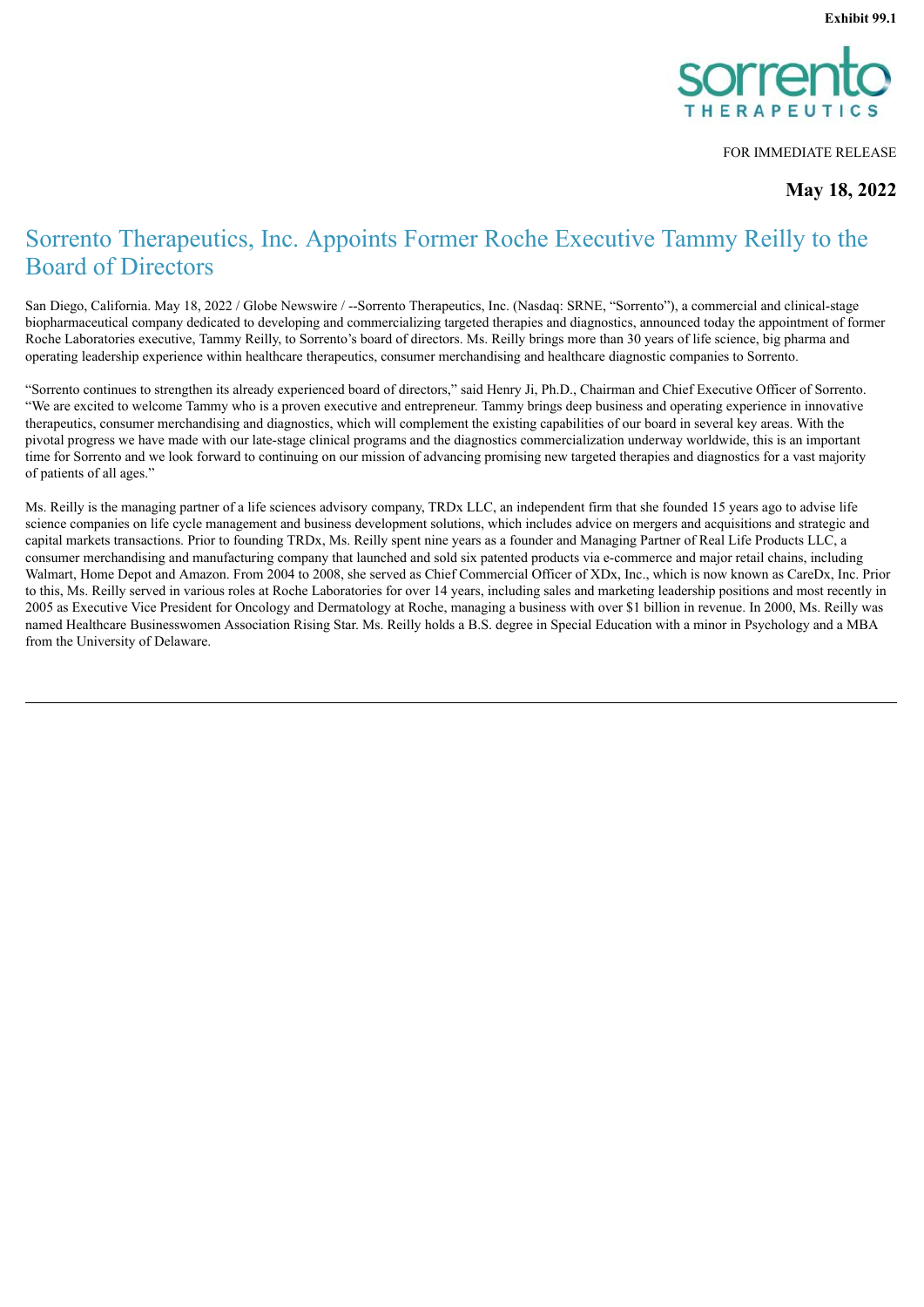"I am thrilled to be part of Sorrento's bold vision to redefine cancer, immunology and virology drug development and to advance innovative targeted therapies and diagnostics for patients in need," said Ms. Reilly. "As the Company enters late-stage clinical development for its lead programs and commercialized diagnostics worldwide, I look forward to working with Sorrento's talented management team and board who share a strong expertise and commitment to my passion of advancing novel diagnostics and breakthrough drug development therapeutics in high unmet need areas. Sorrento has a highly unique portfolio of very valuable assets and a team of incredibly talented and innovative scientists. I am honored to have the opportunity to work with them<sup>?</sup>

### **About Sorrento Therapeutics, Inc.**

Sorrento is a clinical and commercial stage biopharmaceutical company developing new therapies to treat cancer, pain (non-opioid treatments), autoimmune disease and COVID-19. Sorrento's multimodal, multipronged approach to fighting cancer is made possible by its extensive immuno-oncology platforms, including key assets such as fully human antibodies ("G-MAB™ library"), immuno-cellular therapies ("DAR-T™"), antibody-drug conjugates ("ADCs"), and oncolytic virus ("Seprehvec™"). Sorrento is also developing potential antiviral therapies and vaccines against coronaviruses, including Abivertinib, COVISHIELD™ and COVI-MSC™; and diagnostic test solutions, including COVIMARK™.

Sorrento's commitment to life-enhancing therapies for patients is also demonstrated by our effort to advance a first-in-class (TRPV1 agonist) non-opioid pain management small molecule, resiniferatoxin ("RTX"), and SP-102 (10 mg, dexamethasone sodium phosphate viscous gel) (SEMDEXA™), a novel, viscous gel formulation of a widely used corticosteroid for epidural injections to treat lumbosacral radicular pain, or sciatica, and to commercialize ZTlido® (lidocaine topical system) 1.8% for the treatment of post-herpetic neuralgia (PHN). RTX has been cleared for a Phase II trial for intractable pain associated with cancer and a Phase II trial in osteoarthritis patients. Positive final results from the Phase III Pivotal Trial C.L.E.A.R. Program for SEMDEXA™, its novel, non-opioid product for the treatment of lumbosacral radicular pain (sciatica), were announced in March 2022. ZTlido® was approved by the FDA on February 28, 2018.

For more information visit www.sorrentotherapeutics.com

### **Forward-Looking Statements**

This press release and any statements made for and during any presentation or meeting contain forward-looking statements related to Sorrento Therapeutics, Inc., under the safe harbor provisions of Section 21E of the Private Securities Litigation Reform Act of 1995 and subject to risks and uncertainties that could cause actual results to differ materially from those projected. Forward-looking statements include statements regarding Sorrento's mission, vision and portfolio of assets and the development thereof and Ms. Reilly's expected contributions to Sorrento. Risks and uncertainties that could cause our actual results to differ materially and adversely from those expressed in our forward-looking statements, include, but are not limited to: risks related to Sorrento's technologies and prospects, including, but not limited to clinical development risks, including risks in the progress, timing, cost, and results of clinical trials and product development programs; risk of difficulties or delays in obtaining regulatory approvals; risks that clinical study results may not meet any or all endpoints of a clinical study and that any data generated from such studies may not support a regulatory submission or approval; risks that prior test, study and trial results may not be replicated in future studies and trials; risks of manufacturing and supplying drug product; risks related to leveraging the expertise of its employees, subsidiaries, affiliates and partners to assist Sorrento in the execution of its product candidates'strategies; risks related to the global impact of COVID-19; and other risks that are described in Sorrento's most recent periodic reports filed with the Securities and Exchange Commission, including Sorrento's Annual Report on Form 10-K for the year ended December 31, 2021 and subsequent Quarterly Report on Form 10-Q filed with the Securities and Exchange Commission, including the risk factors set forth in those filings. Investors are cautioned not to place undue reliance on these forward-looking statements, which speak only as of the date of this release and we undertake no obligation to update any forwardlooking statement in this press release except as required by law.

# # #